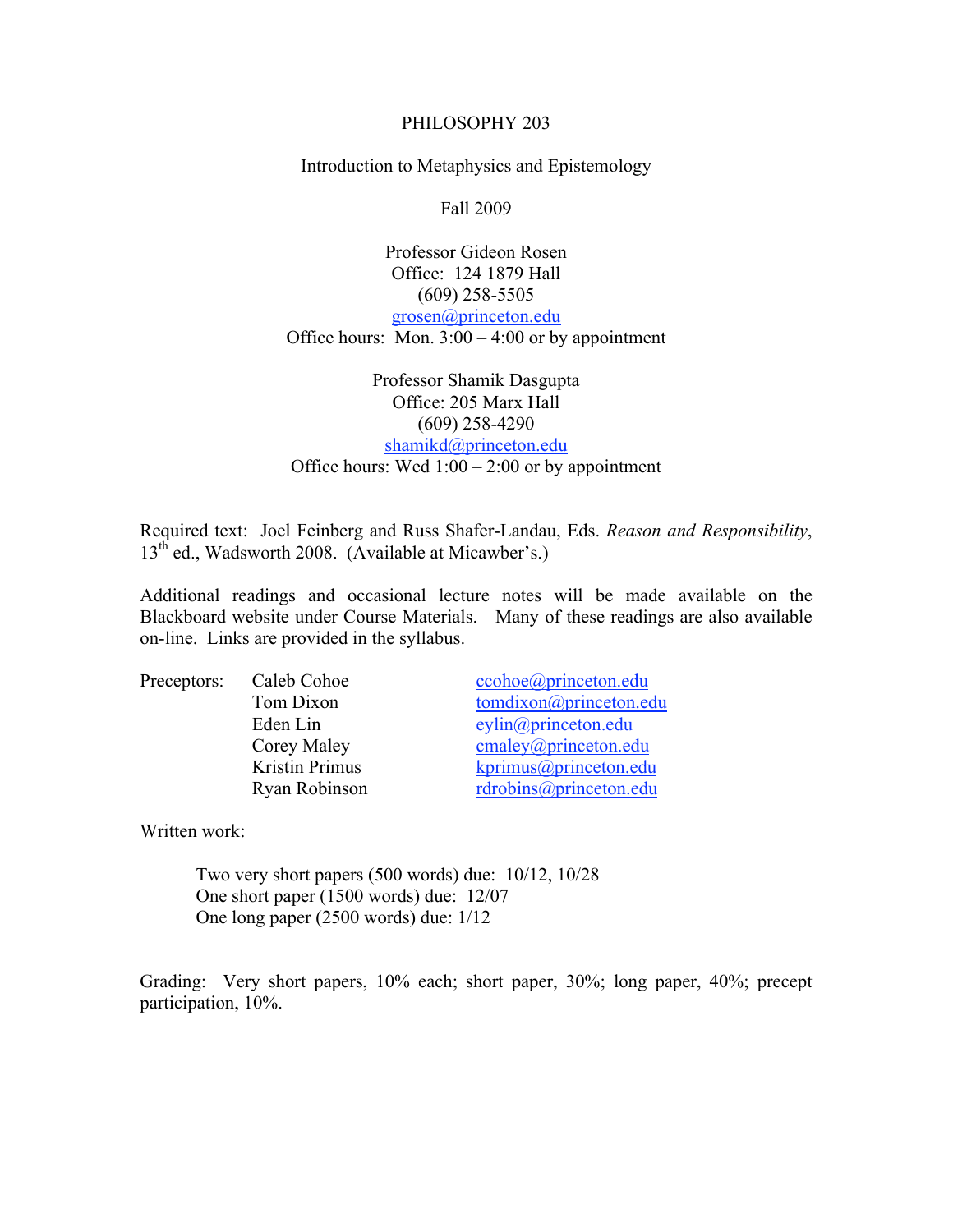# SYLLABUS

# $(F)$  = Feinberg,  $(B)$  = Blackboard,  $*$  = optional

# TOPIC 1: THE EXISTENCE OF GOD

| Sept. $21$ | Skepticism and Rationality (no reading)                                                                                 |  |
|------------|-------------------------------------------------------------------------------------------------------------------------|--|
| Sept. 23   | The Ontological Argument                                                                                                |  |
|            | Anselm, "The Ontological Argument" (F)<br>Gaunilo, "On Behalf of the Fool" (F)<br>*Rowe, "The Ontological Argument" (F) |  |
| Sept. 28   | The Cosmological Argument                                                                                               |  |
|            | Aquinas, "The Five Ways" (F)<br>Clarke, "A Modern Formulation " (F)<br>*Rowe, "The Cosmological Argument" (F)           |  |
| Sept. 30   | The Argument from Design                                                                                                |  |
|            | Paley, "The Argument from Design" (F)<br>Collins, "God, Design and Fine-Tuning" (B)                                     |  |
| Oct. 5     | The Problem of Evil                                                                                                     |  |
|            | Mackie, "Evil and Omnipotence" (B)<br>Swinburne, "Why God Allows Evil" (F)                                              |  |
| Oct. 7     | Pascal's Wager                                                                                                          |  |
|            | Pascal, "The Wager" (F)<br>*Hajek, "Pascal's Wager (B)<br>http://plato.stanford.edu/entries/pascal-wager/               |  |
| Oct. 12    | The Will to Believe                                                                                                     |  |
|            | Clifford, "The Ethics of Belief" (F)<br>James, "The Will to Believe" (F)                                                |  |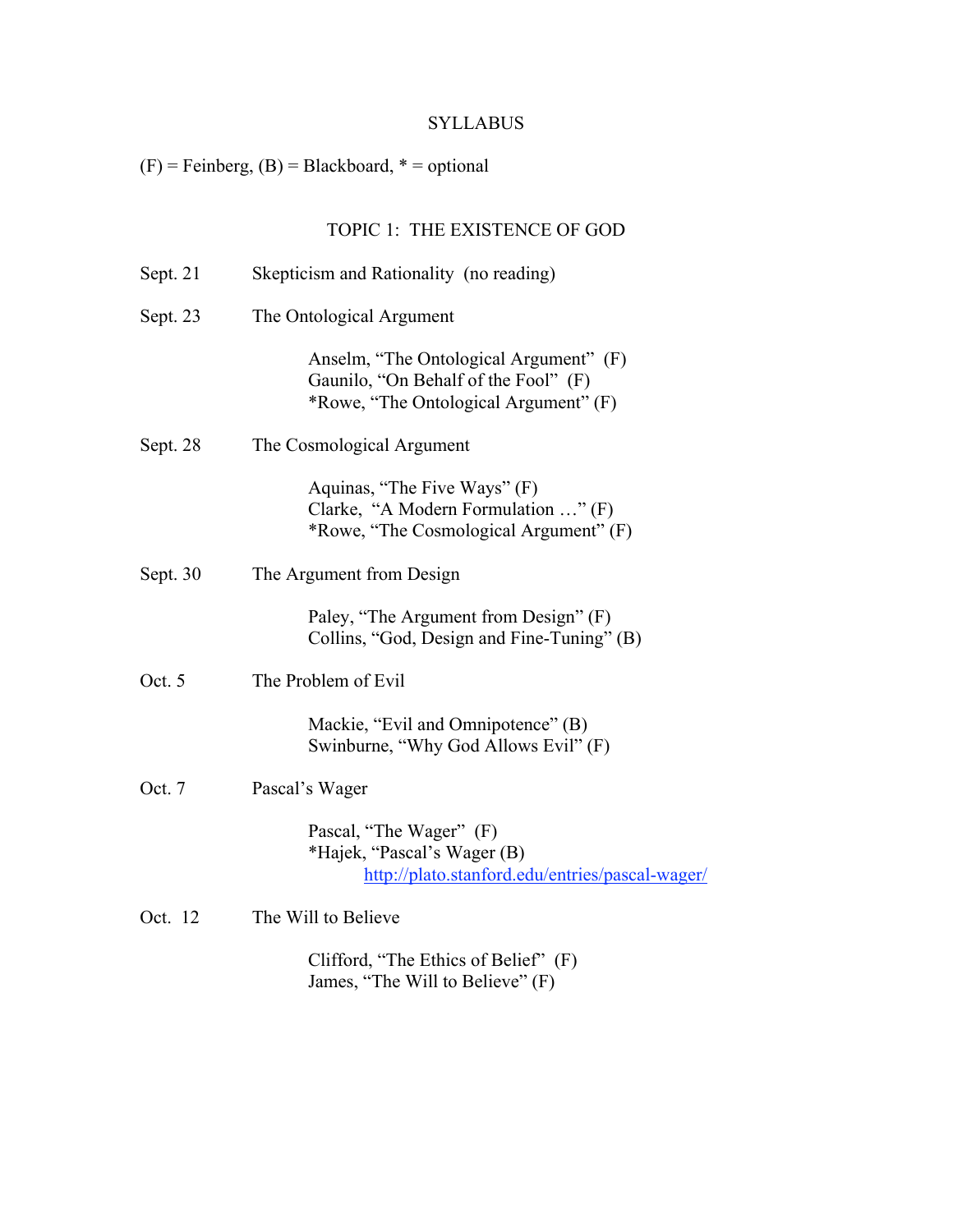## TOPIC 2: THE RATIONALITY OF SCIENCE

| Oct. 14            | Hume's Problem                                                                                                                                                     |  |
|--------------------|--------------------------------------------------------------------------------------------------------------------------------------------------------------------|--|
|                    | Hume, <i>Enquiry Concerning Human Understanding</i> , II, IV (F)<br>Salmon, "An Encounter with David Hume" (F)                                                     |  |
| Oct. 19            | Solutions to Hume's Problem                                                                                                                                        |  |
|                    | Hume, <i>Enquiry</i> , $V$ (F)<br>Strawson, "The 'Justification' of Induction" (B)                                                                                 |  |
| Oct. 21            | The New Riddle                                                                                                                                                     |  |
|                    | Goodman, "The New Riddle of Induction" (B)                                                                                                                         |  |
| Oct. 26            | Inference to the Best Explanation                                                                                                                                  |  |
|                    | Harman, "The Inference to the Best Explanation" (B)<br>van Fraassen, "Inference to the Best Explanation: Salvation by<br>Laws" $(B)$<br>*Gould, "Adam's Navel" (B) |  |
|                    | TOPIC 3: THE PROBLEM OF THE EXTERNAL WORLD                                                                                                                         |  |
| Oct. 28            | Descartes' Problem                                                                                                                                                 |  |
|                    | Descartes, <i>Meditations 1 and 2</i> (F)<br>Feldman, <i>Epistemology</i> , ch. 1 and ch. 6 (B)                                                                    |  |
| <b>FALL RECESS</b> |                                                                                                                                                                    |  |
| Nov. $9$           | Solutions to Descartes' Problem I                                                                                                                                  |  |
|                    | Moore, "Proof of an External World" (F)<br>Russell, <i>Problems of Philosophy</i> , ch. 2 (B)<br>http://www.ditext.com/russell/rus2.html                           |  |
| Nov. 11            | Solutions to Descartes' Problem II                                                                                                                                 |  |
|                    | Cohen, "Skepticism and Everyday Knowledge Attributions" (B)                                                                                                        |  |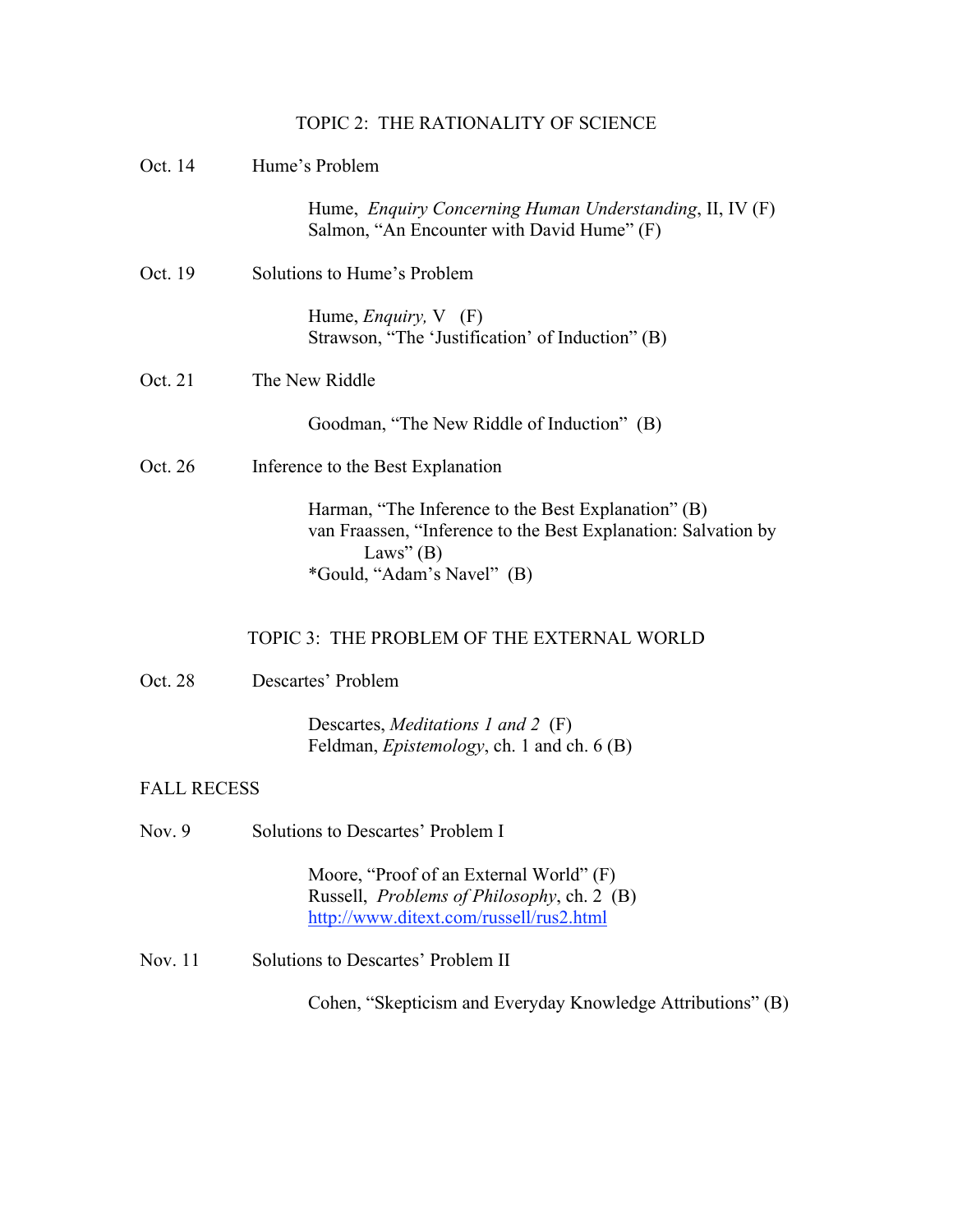# TOPIC 4: SELF AND BODY

| Nov. 16  | Dualism                                                                                                                                   |  |
|----------|-------------------------------------------------------------------------------------------------------------------------------------------|--|
|          | Descartes, <i>Meditations</i> $6(F)$<br>Jackson, "The Qualia Problem" (F)<br>*Gertler, "In Defense of Mind-Body Dualism" (F)              |  |
| Nov. 18  | Materialism                                                                                                                               |  |
|          | Papineau, Thinking About Consciousness, ch. 2 (B)<br>*Churchland, "Behaviorism, Materialism and Functionalism", pp.<br>$309 - 317$ (F)    |  |
| Nov. 23  | The Problem of Personal Identity                                                                                                          |  |
|          | Perry. A Dialogue on Personal Identity and Immortality (F)                                                                                |  |
| Nov. 25  | The Fission Problem                                                                                                                       |  |
|          | Parfit, "Divided Minds and Nature of Persons" (F)<br>*Parfit, "Personal Identity" (B)                                                     |  |
|          | TOPIC 5: FREE WILL AND MORAL RESPONSIBILITY                                                                                               |  |
| Nov. 30  | The Free Will Problem                                                                                                                     |  |
|          | Holbach, "The Illusion of Free Will" (F)<br>Honderich, "A Defense of Hard Determinism" (F)                                                |  |
| Dec. 2   | Libertarian Free Will<br>Chisholm, "Human Freedom and the Self" (F)<br>*Kane, "Free Will: Ancient Dispute, New Themes" (F)                |  |
| Dec. 7   | Compatibilism                                                                                                                             |  |
|          | Ayer, "Freedom and Necessity" (F)                                                                                                         |  |
| Dec. $9$ | The Principle of Alternate Possibilities                                                                                                  |  |
|          | Frankfurt, "Alternate Possibilities and Moral Responsibility" (F)<br>*Frankfurt, "Freedom of the Will and the Concept of a Person"<br>(B) |  |